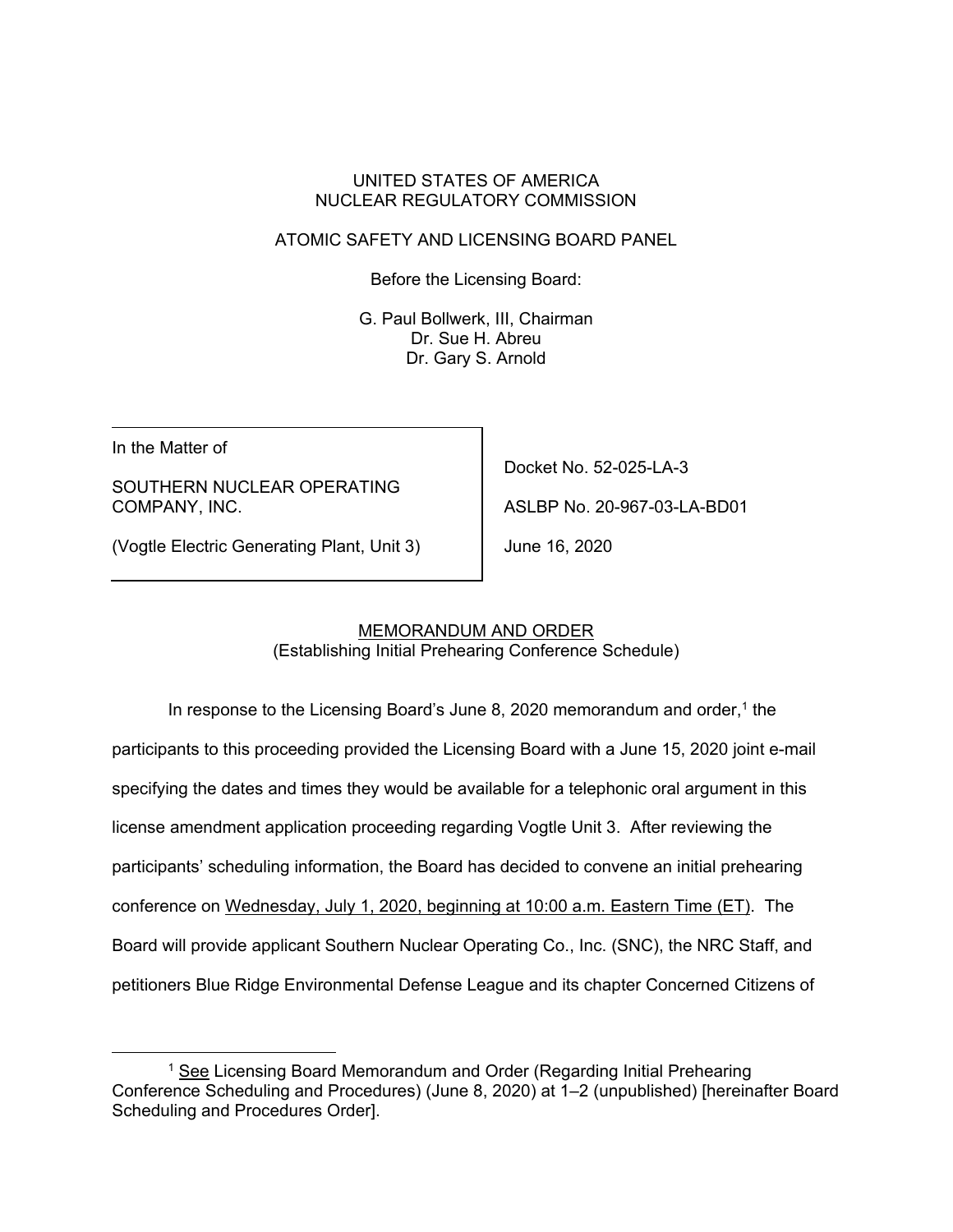Shell Bluff (collectively BREDL) with the information needed to connect the speaking (leader) lines that will allow their designated representatives to participate. In addition, members of the public wanting to hear the argument can connect to a toll-free listen-only line by dialing 888-566-5903 and entering passcode 2416062, followed by the "#" sign. The oral argument will be transcribed, and the transcript will be placed in the agency's Electronic Hearing Docket as soon as it is available.

The Board notes that in response to the Board's June 8 issuance, $2$  petitioner BREDL requested four speaking (leader) lines. However, only its primary representative, Louis Zeller, has entered a notice of appearance authorizing him to speak as a BREDL representative.<sup>3</sup> The Board would like to clarify that before the other three individuals can be authorized to speak on BREDL's behalf, each must enter a notice of appearance as well, which each should do on or before Monday, June 22, 2020.

The oral argument will be conducted in accordance with the protocols outlined in our June 8, 2020 issuance.<sup>4</sup> The Board anticipates discussing with the participants the subjects of BREDL's standing to intervene and the admissibility of BREDL's two proffered contentions, as

<sup>2</sup> See id. at 2.

<sup>3</sup> See Notice of Appearance for Louis A. Zeller (May 8, 2020).

<sup>&</sup>lt;sup>4</sup> See Board Scheduling and Procedures Order at 2-4.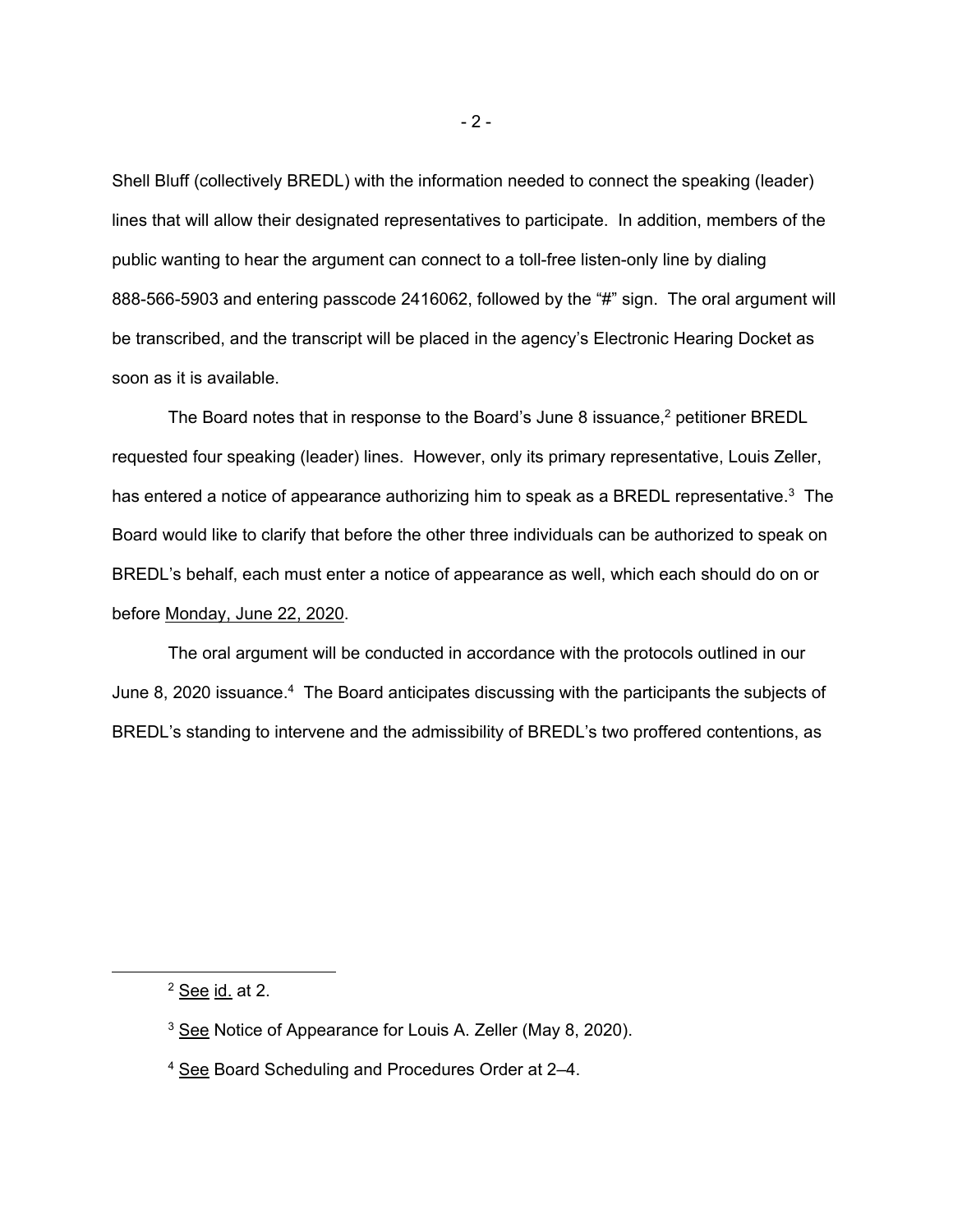well as the issue raised by BREDL concerning its access to documents relevant to the SNC license amendment request at issue in this proceeding.<sup>5</sup>

It is so ORDERED.

FOR THE ATOMIC SAFETY AND LICENSING BOARD

*/RA/*

\_\_\_\_\_\_\_\_\_\_\_\_\_\_\_\_\_\_\_\_\_\_\_\_\_\_\_\_\_\_\_\_

G. Paul Bollwerk, III, Chairman ADMINISTRATIVE JUDGE

Rockville, Maryland

June 16, 2020

<sup>5</sup> With regard to the document access issue, the Board advises the participants that it may reference the following publicly available NRC Staff documents: Letter from Cayetano Santos, Project Manager, Vogtle Project Office, NRC Office of Nuclear Reactor Regulation (NRR) to Brian H. Whitley, Director, Regulatory Affairs, SNC (Feb. 21, 2020) (letter embedded in e-mail from Cayetano Santos to Yasmeen N. Afafeh & Brian Whitley (Feb. 21, 2020 8:37 ET)) (ADAMS Accession No. ML200052H043); NRR, NRC, NRR Office Instruction LIC-109, Acceptance Review Procedures (rev. 2 Jan. 16, 2017) (ADAMS Accession No. ML16144A521); NRR, NRC, NRR Office Instruction LIC-111, Regulatory Audits (rev. 1 Oct. 31, 2019) (ADAMS Accession No. ML19226A274); NRR, NRC, NRR Office Instruction LIC-111, Regulatory Audits (Dec. 28, 2008) (ADAMS Accession No. ML082900195).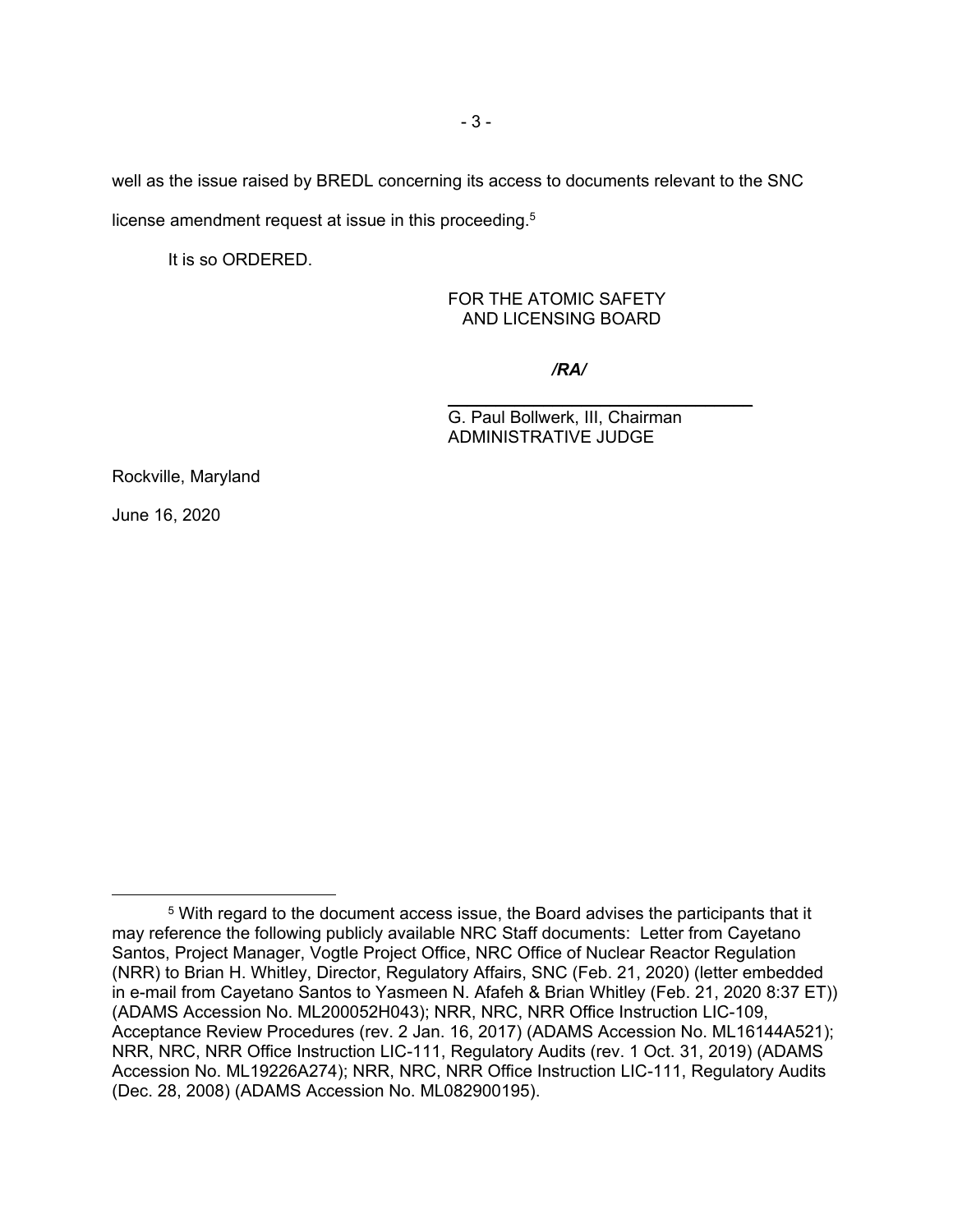#### UNITED STATES OF AMERICA NUCLEAR REGULATORY COMMISSION

)

)

In the Matter of

Southern Nuclear Operating Company (and Southern Nuclear Operating Company (b) and Docket No. 52-025-LA-3

(Vogtle Electric Generating Plant, Unit 3) )

# CERTIFICATE OF SERVICE

I hereby certify that copies of the foregoing **MEMORANDUM AND ORDER (Establishing Initial Prehearing Conference Schedule)** have been served upon the following persons by Electronic Information Exchange.

 $\overline{\phantom{a}}$ 

U.S. Nuclear Regulatory Commission Office of Commission Appellate Adjudication Mail Stop: O-16B33 Washington, DC 20555-0001 E-mail: [ocaamail.resource@nrc.gov](mailto:ocaamail.resource@nrc.gov)

U.S. Nuclear Regulatory Commission Office of the Secretary of the Commission Mail Stop: O-16B33 Washington, DC 20555-0001 E-mail: [hearingdocket@nrc.gov](mailto:hearingdocket@nrc.gov)

U.S. Nuclear Regulatory Commission Atomic Safety and Licensing Board Panel Mail Stop: T-3F23 Washington, DC 20555-0001

G. Paul Bollwerk, III, Chairman Administrative Judge [paul.ryerson@nrc.gov](mailto:paul.ryerson@nrc.gov)

Dr. Sue H. Abreu Administrative Judge [sue.abreu@nrc.gov](mailto:sue.abreu@nrc.gov)

Dr. Gary S. Arnold Administrative Judge [gary.arnold@nrc.gov](mailto:gary.arnold@nrc.gov)

Ian Curry, Law Clerk [ian.curry@nrc.gov](mailto:ian.curry@nrc.gov)

Taylor Mayhall, Law Clerk [taylor.mayhall@nrc.gov](mailto:taylor.mayhall@nrc.gov)

U.S. Nuclear Regulatory Commission Office of the General Counsel Mail Stop - O-14A44 Washington, DC 20555-0001 Kayla Gamin, Esq. Michael A. Spencer, Esq. Olivia J. Mikula, Esq. Susan Vrahoretis, Esq. Julie G. Ezell, Esq. Brian P. Newell, Senior Paralegal E-mail: [kayla.gamin@nrc.gov](mailto:kayla.gamin@nrc.gov) [michael.spencer@nr.gov](mailto:michael.spencer@nr.gov) [olivia.mikula@nrc.gov](mailto:olivia.mikula@nrc.gov) [susan.vrahoretis@nrc.gov](mailto:susan.vrahoretis@nrc.gov) [brian.newell@nrc.gov](mailto:brian.newell@nrc.gov) [julie.ezell@nrc.gov](mailto:julie.ezell@nrc.gov)

Blue Ridge Environmental Defense League, Inc. PO Box 88 Glendale Springs, NC 28629 Louis A. Zeller Email: [BREDL@skybest.com](mailto:BREDL@skybest.com)